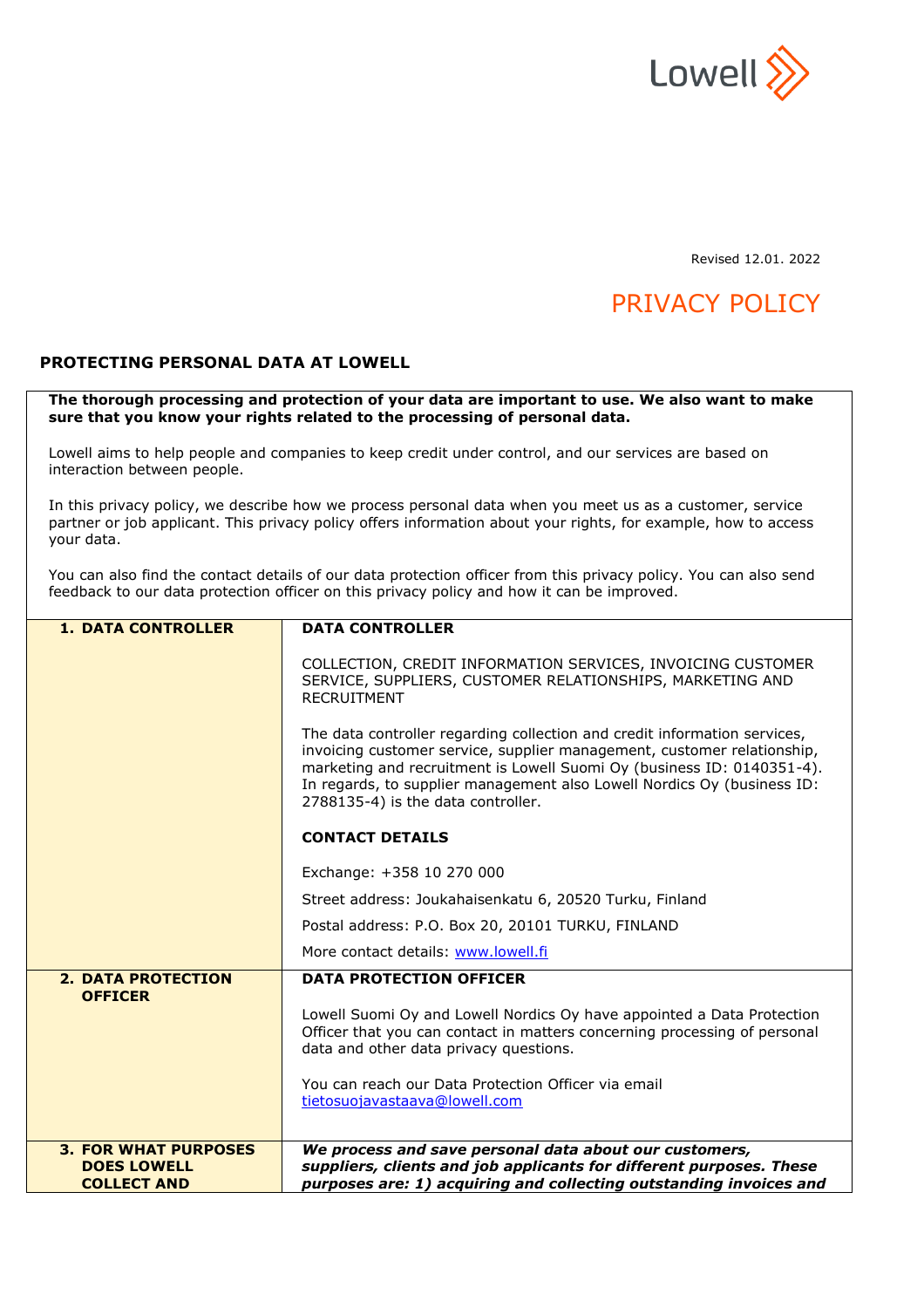

| <b>PROCESS PERSONAL</b><br><b>DATA?</b> | debts; 2) providing credit information services for other<br>companies; 3) Customer service when providing invoicing<br>activities; 4) supplier management, 5) customer relationship<br>management and marketing; and 6) recruiting new employees. We<br>only process your data when we have legal grounds to do so.                                                                                                                                                                                                       |
|-----------------------------------------|----------------------------------------------------------------------------------------------------------------------------------------------------------------------------------------------------------------------------------------------------------------------------------------------------------------------------------------------------------------------------------------------------------------------------------------------------------------------------------------------------------------------------|
|                                         | We also process personal data when we carry out actual invoicing<br>activities on the behalf of another company as their service<br>partner. In these situations, we act as the processor of personal<br>data. More information about the processing of data can be<br>obtained from the invoicing company (data controller).                                                                                                                                                                                              |
|                                         | <b>COLLECTION</b>                                                                                                                                                                                                                                                                                                                                                                                                                                                                                                          |
|                                         | We process personal data when a payment is not made in accordance with<br>the terms and conditions of the original agreement. In this case, the<br>purpose of processing personal data is to acquire or collect an outstanding<br>payment or debt, on the basis, of an assignment or tender issued by our<br>customer, i.e. an invoicer/creditor. Alternatively, we may have purchased<br>the outstanding debt for collection purposes.                                                                                    |
|                                         | Personal data can be used in different situations and for different purposes<br>in the collection process. We process data to carry out voluntary and legal<br>collection processes, including matters related to criminal activities,<br>disputes, insolvency, and applications. We also process data to process<br>payments and when we send reports to our clients, the authorities (e.g.<br>execution authorities and courts of law) and credit information companies<br>that maintain a register of payment defaults. |
|                                         | Good customer service is a key part of our collection services. We process<br>your personal data to handle and authenticate customer service situations,<br>offer payment options, and agree upon payment arrangements. We also<br>use customer data to understand customer behaviour by means of surveys<br>and statistics, and to develop our services and customer service channels<br>from our customers' points of view. This also includes personnel training.                                                       |
|                                         | We process personal data in profiling to facilitate collection planning. In<br>practice, this means that we can carry out collection measures by means of<br>profiling that has been produced, on the basis, of customer history data and<br>predicts future payment behaviour. We also process data to analyze debts<br>to be purchased for collection purposes.                                                                                                                                                          |
|                                         | In addition, the legislation sets obligations related to the identification of<br>customers, accounting, and the prevention of money laundering. We need<br>to process personal data, in order, to fulfil these obligations.                                                                                                                                                                                                                                                                                               |
|                                         | <b>CREDIT INFORMATION SERVICES</b>                                                                                                                                                                                                                                                                                                                                                                                                                                                                                         |
|                                         | We process and transfer data about individuals and responsible persons of<br>companies in our credit information services. We provide these contractual<br>services for other lending companies. In this context, we process personal<br>data to identify individuals and to transfer data about creditworthiness. Our<br>credit information services support the decision-making processes of our<br>customer companies.                                                                                                  |
|                                         |                                                                                                                                                                                                                                                                                                                                                                                                                                                                                                                            |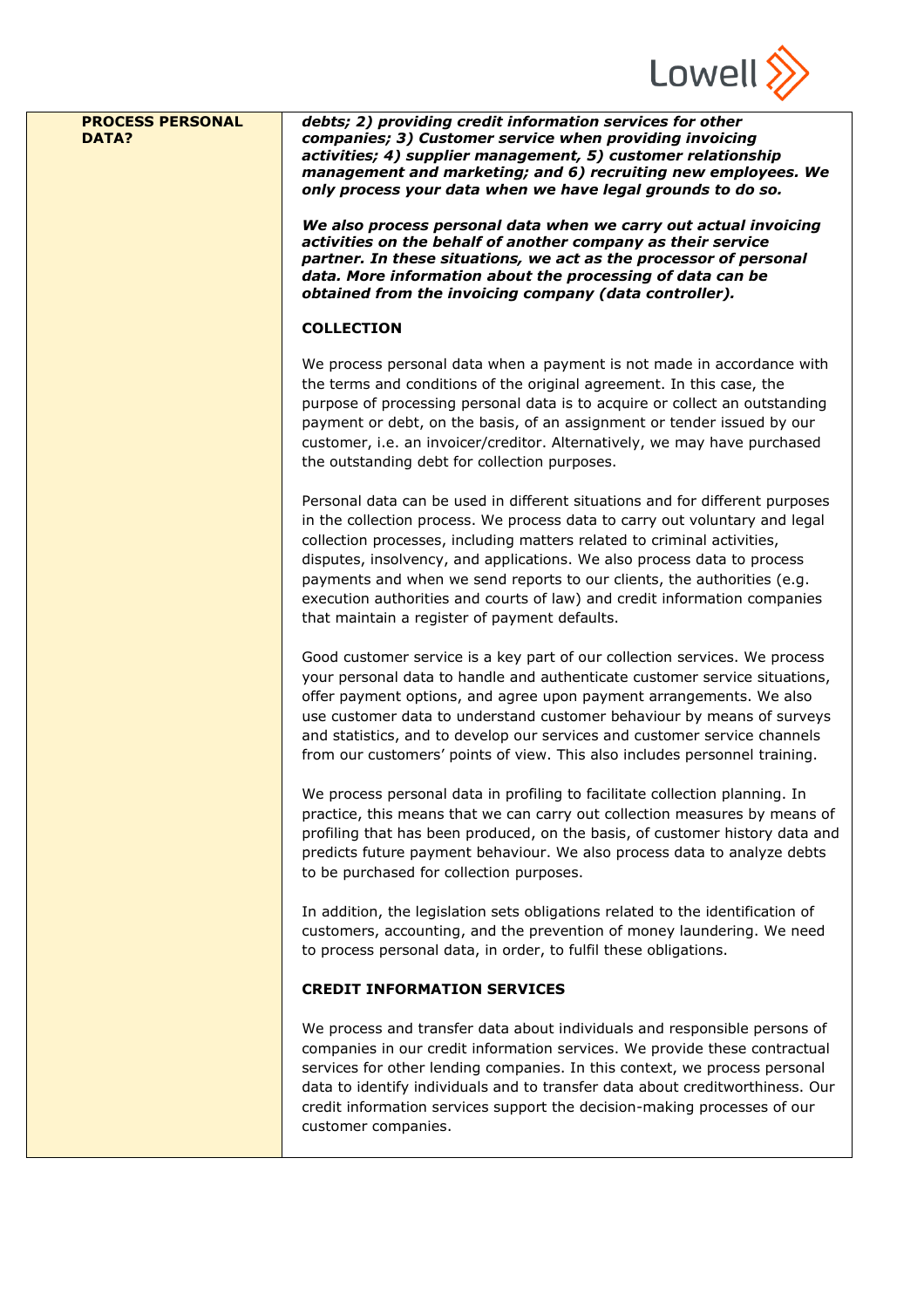

| We also process data for purposes of customer reporting, customer service, |
|----------------------------------------------------------------------------|
| service development, personnel training, and statistics.                   |

In addition, we process personal data to fulfill our statutory obligations set for credit information services, such as to save and report credit information surveys at request.

## **CUSTOMER SERVICE IN INVOICING**

We process personal data when we carry out customer services related to our invoicing activities and when we authenticate the identity of a customer. Lowell receives identifier information from your biller and compares it with the information received from you in order, to verify your identity.

Lowell processes your contact information also when we carry out debt collection services for our billing client in order, to ensure fluent customer service experience. Besides your contact information we may in debt collection also process your bank account information which we have received as part of the invoicing customer service for purposes of returning possible excess payments to you.

## **SUPPLIER MANAGEMENT**

We process and save personal data for purposes of identifying suppliers and representatives of suppliers, handling contractual relationships, managing purchase invoices and for contact and communication related to supplier relationships.

# **CUSTOMER RELATIONSHIP MANAGEMENT AND MARKETING**

We process and save personal data for purposes of identifying clients and representatives of customers, handling contractual relationships, contact and communication related to customer relationships, service reporting and identifying users of our online and extranet services.

We also process personal data related to professional roles to sell and market our services intended for companies and for remarketing purposes.

## **RECRUITMENT**

We process and save personal data to review job applications sent to us, conduct job interviews, and enter, into employment contracts.

# **4. ON WHAT GROUNDS DO YOU PROCESS MY PERSONAL DATA?**

*We only process personal data when we have legal grounds to do so. Often, the processing of data is based on an agreement between us and our clients or the fulfilment of legitimate interests. In this case, your consent is not needed to process data.*

## **COLLECTION**

In collection processes, the processing of personal data is based on the fulfilment of an agreement on a payment. Therefore, the processing of data does not require your consent, as processing is based on your previous agreement signed with us or one of our customers.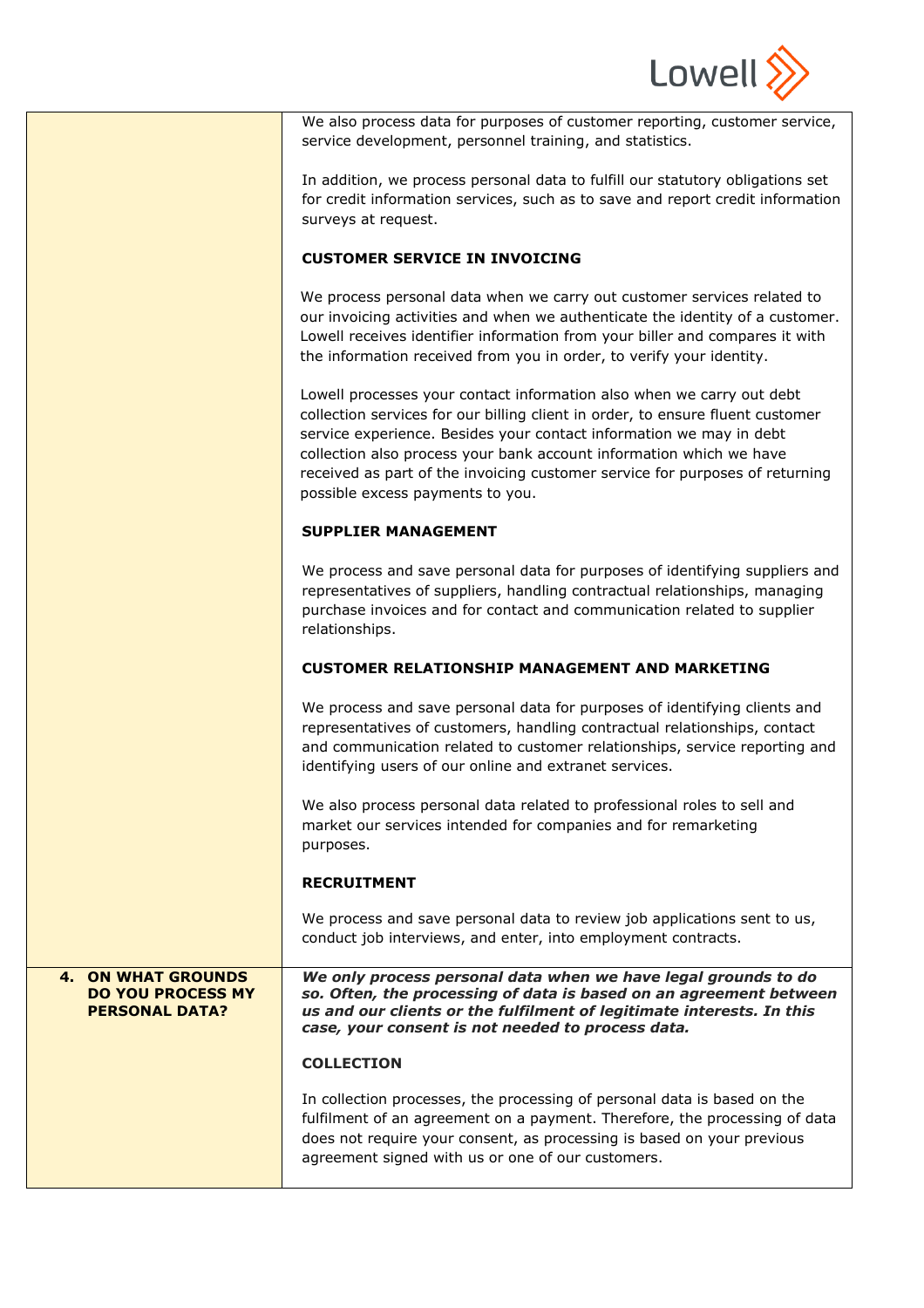

Personal data is also processed in collection processes to fulfil public interests. The customer-driven professional collection of outstanding invoices and debts enables lending-based finances by reducing any lending disruptions and credit losses. Highly functional collection services provide equal opportunities to receive credit and reasonable credit costs for consumers and companies.

In some situations, processing is based on the fulfillment of statutory obligations. These include the identification of customers, the prevention of money laundering, responding to official queries and accounting.

We can also process your personal data, on the basis, of your consent. This concerns any additional information we have obtained from you concerning, for example, your state of health. With your consent, we can also disclose your data to third parties. If you do not give your consent, we will not disclose your personal data to third parties.

We also process your personal data on the grounds of our legitimate interests. These are associated with carrying out business activities and producing and developing collection services that respond to the needs of our customers.

## **CREDIT INFORMATION SERVICES**

In our credit information services, the processing and transfer of data about individuals and responsible persons is based on the fulfillment of our statutory obligations (e.g. the Credit Information Act) and our legitimate interests, i.e. carrying out and developing our services and for quality assurance purposes, as we have agreed upon with our customers and credit information companies.

## **CUSTOMER SERVICE IN INVOICING**

When carrying out invoicing customer services, the processing of personal data is based on the fulfilment of an agreement you have with the biller. Therefore, the processing of data does not require your consent, as processing is based on your agreement with our billing client.

We also process your personal data on the grounds of our legitimate interests. These are associated with carrying out business activities and producing and developing appropriate customer service that meets both our billing clients and your needs.

## **SUPPLIER MANAGEMENT**

With regard, to contractual supplier relationships, the processing of personal data is based on, entering, into and fulfilling a service agreement between us and our suppliers and fulfilling legitimate interests associated with service partnerships. These legitimate interests include e.g. communication and maintenance of supplier records.

## **CUSTOMER RELATIONSHIP MANAGEMENT AND MARKETING**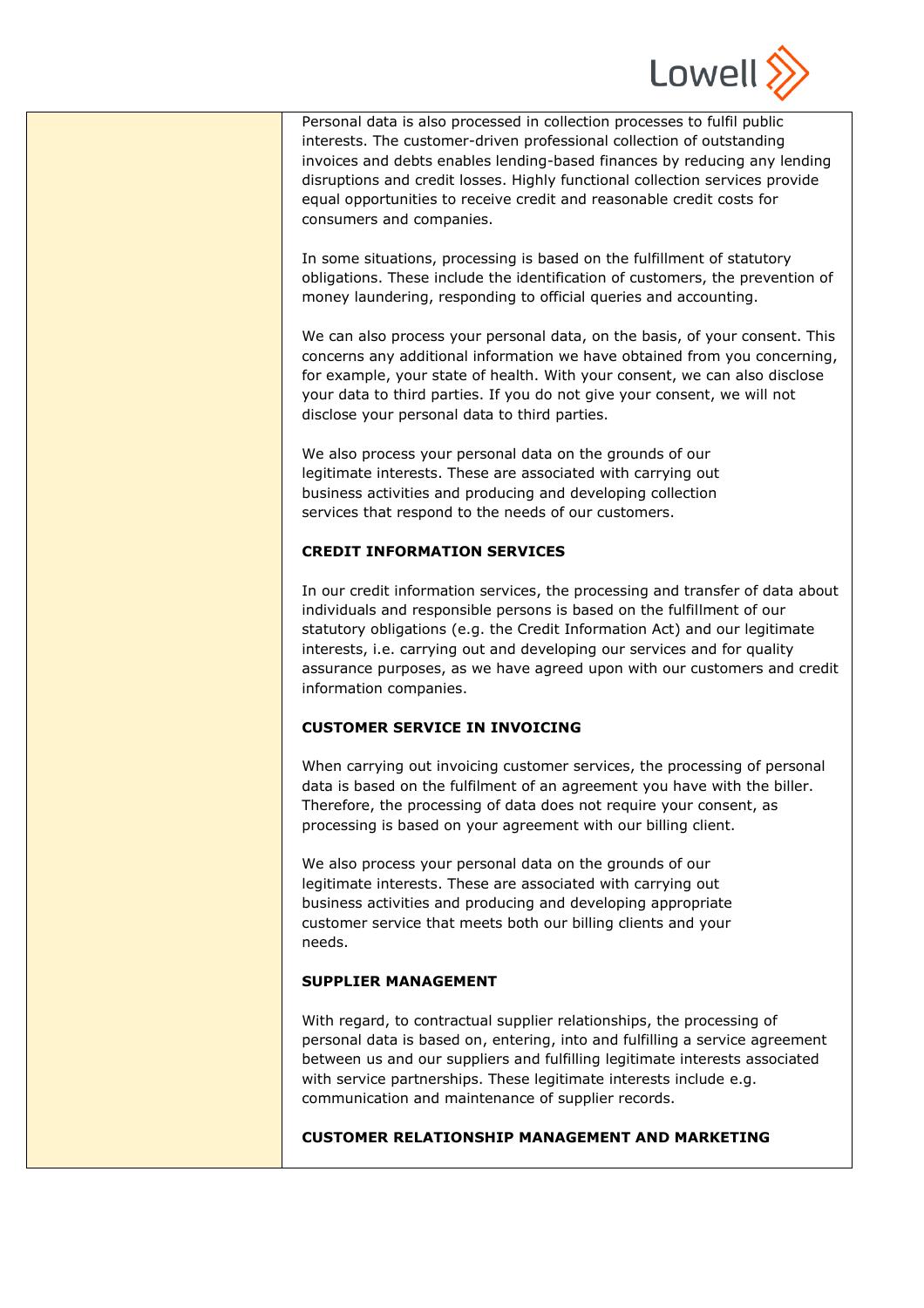

|                                                                                                   | With regard, to contractual customer relationships, the processing of<br>personal data is based on, entering, into and fulfilling a service agreement<br>between us and our customers and fulfilling legitimate interests associated<br>with service partnerships. These legitimate interests include communication<br>and service marketing and direct marketing directed at corporate<br>customers.<br>We also process personal data to fulfill our statutory obligations that are<br>related, for example, to identifying customers and preventing money<br>laundering.<br><b>RECRUITMENT</b><br>The processing of personal data about job applicants is based on requests<br>made by a job applicant who takes part in the recruitment process and/or a<br>relationship (legitimate interest) established when a job applicant submits<br>their application in order to be considered for a vacancy.                                                                                                                                                                                                                                                                                                                                                                                                                |
|---------------------------------------------------------------------------------------------------|-------------------------------------------------------------------------------------------------------------------------------------------------------------------------------------------------------------------------------------------------------------------------------------------------------------------------------------------------------------------------------------------------------------------------------------------------------------------------------------------------------------------------------------------------------------------------------------------------------------------------------------------------------------------------------------------------------------------------------------------------------------------------------------------------------------------------------------------------------------------------------------------------------------------------------------------------------------------------------------------------------------------------------------------------------------------------------------------------------------------------------------------------------------------------------------------------------------------------------------------------------------------------------------------------------------------------|
| <b>5. CAN I WITHDRAW MY</b><br><b>CONSENT TO</b><br><b>PROCESSING MY</b><br><b>PERSONAL DATA?</b> | In certain situations, we process your personal data, on the basis,<br>of your consent. In this case, you can withdraw your consent at<br>any time.<br>You can withdraw your consent by sending a notification to our customer<br>service.<br>After receiving your withdrawal notification, we will no longer process your<br>data based on consent. However, withdrawing consent will not have any<br>impact on any previous processing of data, and it does not prevent your<br>data from being processed when there are other legal grounds for<br>processing, such as the fulfilment of an agreement.                                                                                                                                                                                                                                                                                                                                                                                                                                                                                                                                                                                                                                                                                                               |
| <b>6. WHAT DATA DO YOU</b><br><b>PROCESS?</b>                                                     | <b>COLLECTION</b><br>In our collection processes, we process and use the following data about<br>our customers:<br>Identification and authentication data (e.g. personal identity code)<br>Contact information (e.g. address and telephone number)<br>٠<br>Information about a representative or agent<br>$\bullet$<br>Information about the quardianship<br>$\bullet$<br>Debt information<br>$\bullet$<br>Payments<br>$\bullet$<br>Actions we have planned or have taken in relation to the collection<br>$\bullet$<br>process, such as information about sent collection letters or concluded<br>payment plans<br>Information about the stage of the collection process (e.g. summons,<br>$\bullet$<br>execution)<br>Banking details<br>$\bullet$<br>Credit information<br>$\bullet$<br>Information about income, expenses and wealth<br>$\bullet$<br>Roles and responsibilities in business activities<br>$\bullet$<br>Taxation information<br>$\bullet$<br>Solvency information<br>$\bullet$<br>Information about contact and service situations<br>$\bullet$<br>Call recordings<br>$\bullet$<br>Health information (insofar as it has been obtained from the data<br>$\bullet$<br>subject with their consent or, on the basis, of a debt, and this<br>information is necessary considering the collection process) |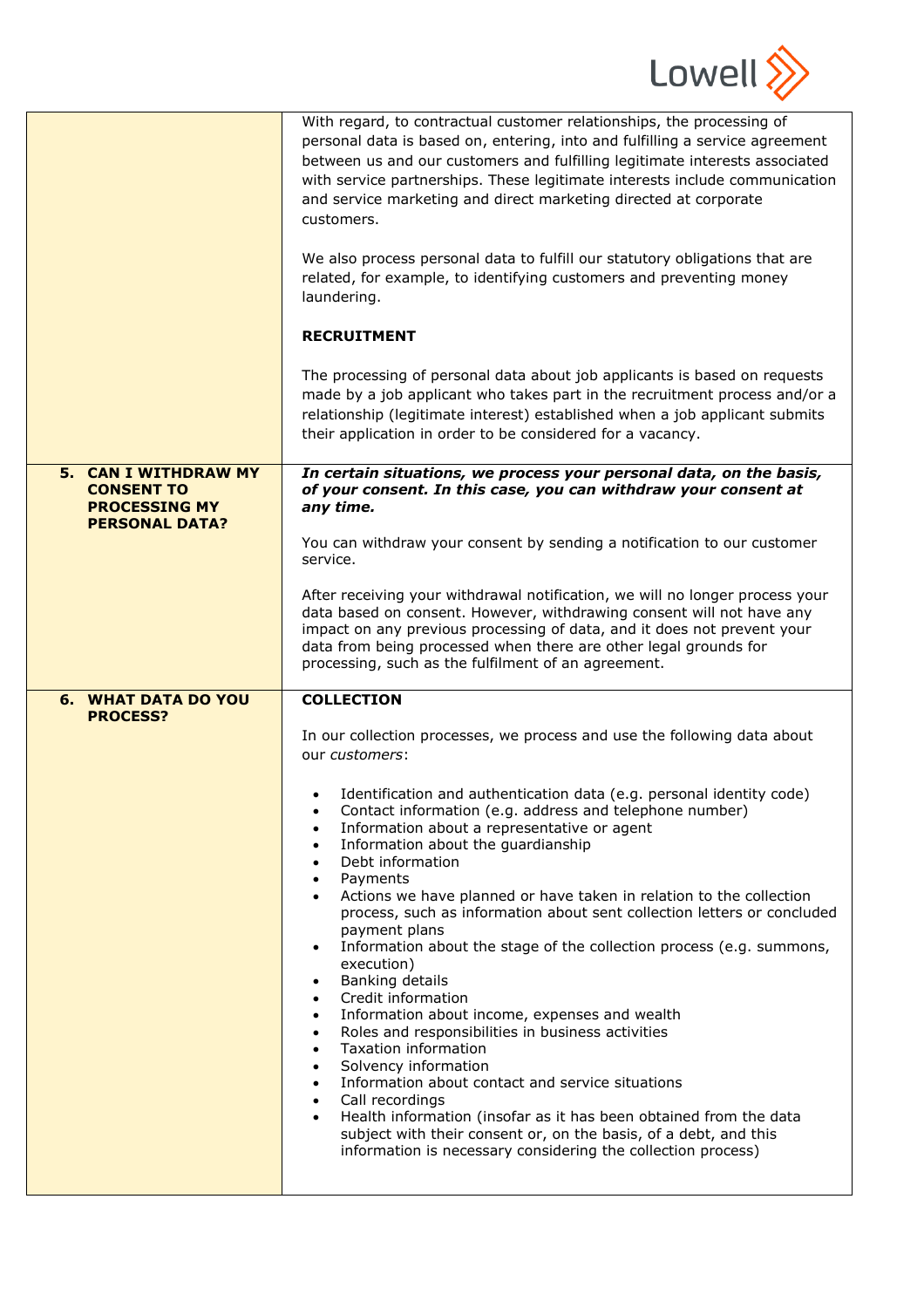

A customer can be represented by a guardian, *agent* or other *contact person*, *liquidator,* or *debt counsellor*. Other stakeholders in collection processes include *representatives of our clients* and *execution authorities*. We are processing the following data about these:

- Identification and authentication data (e.g. personal identity code)
- Contact information (e.g. address and telephone number)
- Job title in the company/organisation
- Information about contact and service situations
- Call recordings

## **CREDIT INFORMATION SERVICES**

In credit information services, we process and transfer data about *persons subject to credit information requests*:

- Identification information (e.g. personal identity code)
- Credit information (in the role of personal data processor)
- Positions of responsibility in business activities (in the role of personal data processor)
- Requests: credit information requests and persons who made them

## **CUSTOMER SERVICE IN INVOICING**

When carrying out customer services related to invoicing activities we process and use the following personal data of our invoicing customers:

- Identification and authentication data (e.g. personal identity code)
- Contact information (e.g. address and telephone number)
- Information about the stage of the invoicing process
- Banking details
- Payment information
- Information about contact and service situations
- Call recordings

## **SUPPLIER MANAGEMENT**

- Identification and authentication data
- Contact information (e.g. email address and telephone number)
- Job title in the company
- Information about contact and service situations

## **CUSTOMER RELATIONSHIP MANAGEMENT AND MARKETING**

In customer relationship management and service marketing directed at companies, we process the following data about *representatives of current and potential customer companies* and other users of our services:

- Identification and authentication data
- Contact information (e.g. email address and telephone number)
- Job title in the company
- Information about contact and service situations
- Call recordings
- Requests: credit information requests and persons who made them (users of credit information services)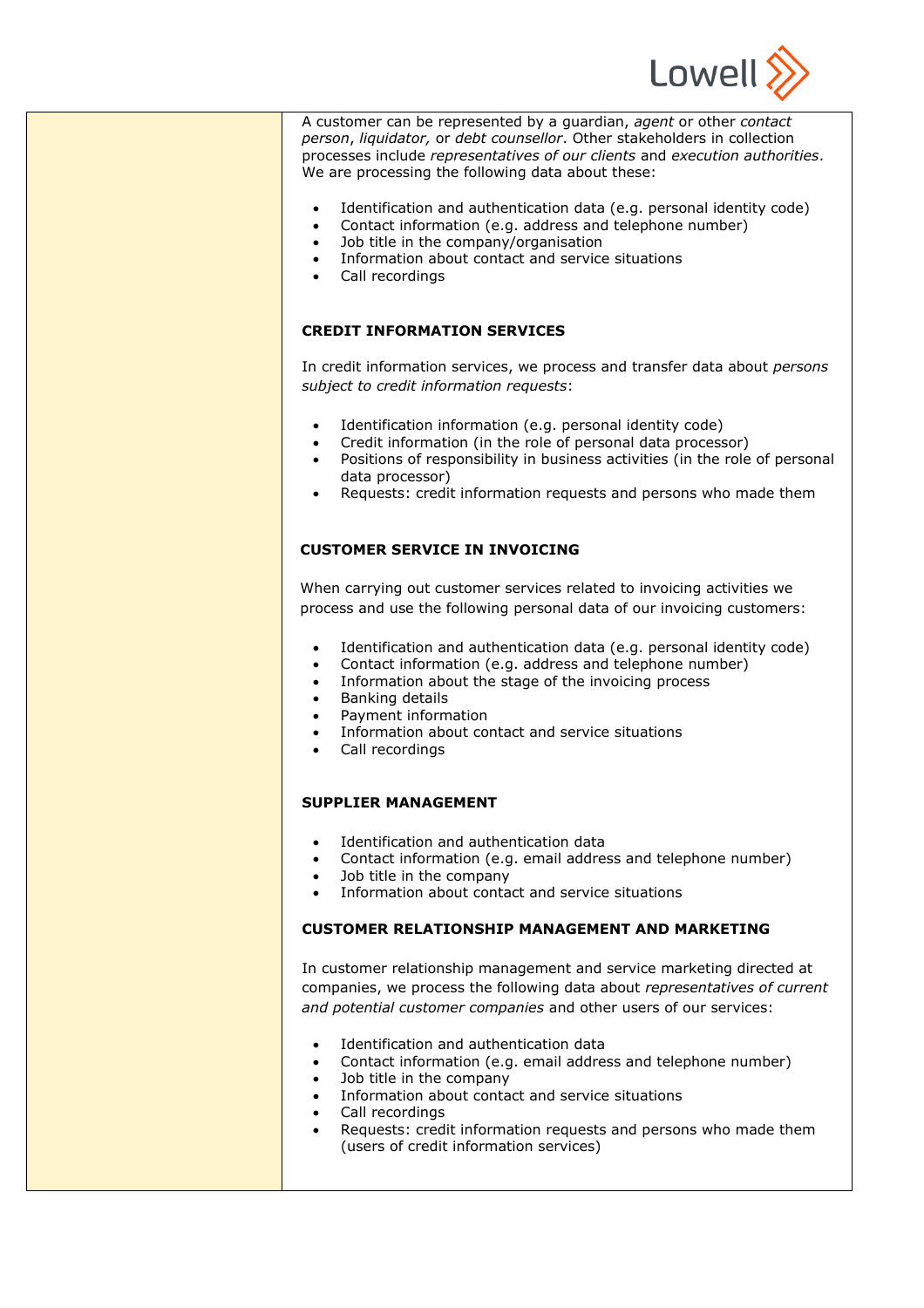

|                                          | <b>RECRUITMENT</b>                                                                                                                                                                                                                                                                                                                                                                                                                                                                                                                                                                                                                                                                                                                                                                                                                                                                                                                                                                                                                                                                                                                                                                                                                                                                                                                                                          |
|------------------------------------------|-----------------------------------------------------------------------------------------------------------------------------------------------------------------------------------------------------------------------------------------------------------------------------------------------------------------------------------------------------------------------------------------------------------------------------------------------------------------------------------------------------------------------------------------------------------------------------------------------------------------------------------------------------------------------------------------------------------------------------------------------------------------------------------------------------------------------------------------------------------------------------------------------------------------------------------------------------------------------------------------------------------------------------------------------------------------------------------------------------------------------------------------------------------------------------------------------------------------------------------------------------------------------------------------------------------------------------------------------------------------------------|
|                                          | We can process the following data about job applicants:                                                                                                                                                                                                                                                                                                                                                                                                                                                                                                                                                                                                                                                                                                                                                                                                                                                                                                                                                                                                                                                                                                                                                                                                                                                                                                                     |
|                                          | Identification data<br>$\bullet$<br>Contact information (e.g. address and telephone number)<br>$\bullet$<br>Information included in the job application (e.g. references and work<br>$\bullet$<br>history)<br>Credit information (person selected for a vacancy)<br>$\bullet$<br>Information obtained from aptitude tests                                                                                                                                                                                                                                                                                                                                                                                                                                                                                                                                                                                                                                                                                                                                                                                                                                                                                                                                                                                                                                                   |
| <b>7. WHAT SOURCES DO</b>                | <b>COLLECTION</b>                                                                                                                                                                                                                                                                                                                                                                                                                                                                                                                                                                                                                                                                                                                                                                                                                                                                                                                                                                                                                                                                                                                                                                                                                                                                                                                                                           |
| <b>YOU USE TO OBTAIN</b><br><b>DATA?</b> | In collection services, we usually obtain your data from the following<br>sources:                                                                                                                                                                                                                                                                                                                                                                                                                                                                                                                                                                                                                                                                                                                                                                                                                                                                                                                                                                                                                                                                                                                                                                                                                                                                                          |
|                                          | Our clients or the original creditor<br>• Our customers, i.e. you (e.g. when you use our services or pay your<br>invoice/debt)<br>Our customers' representatives/agents/supervisors of interests<br>$\bullet$<br>Through activities we have carried out<br>Other companies belonging to the Lowell Group<br>Bailiffs (execution information)<br>$\bullet$<br>Courts of law (information about legal collection)<br>$\bullet$<br>Digital and Population data services Agency (addresses and personal<br>data)<br>The Legal Register Centre (information about bankruptcies, corporate<br>restructuring and debt arrangements)<br>Credit information companies/registers (public payment defaults)<br>The Business Information System (business information)<br>The Tax authority (public tax information)<br>The Finnish Patent and Registration Office (identification data)<br>Telephone directory, address, and contact information service<br>companies (telephone numbers, addresses)<br>• Official sanction databases (e.g. EU sanctions)<br>We may request additional information from you, but you are not obligated<br>to provide us with any additional information. However, the non-provision<br>of additional information may have a negative impact, for example, if it<br>needs to be proven that a debt has been paid or a customer complaint is<br>founded. |
|                                          | <b>CREDIT INFORMATION SERVICES</b>                                                                                                                                                                                                                                                                                                                                                                                                                                                                                                                                                                                                                                                                                                                                                                                                                                                                                                                                                                                                                                                                                                                                                                                                                                                                                                                                          |
|                                          | The personal data we process and transfer in the credit information service<br>is obtained from the following sources:                                                                                                                                                                                                                                                                                                                                                                                                                                                                                                                                                                                                                                                                                                                                                                                                                                                                                                                                                                                                                                                                                                                                                                                                                                                      |
|                                          | The creditor<br>$\bullet$<br>The customer, i.e. you<br>Credit information companies/the credit information register<br>Digital and Population data services Agency<br>$\bullet$<br>Through activities we have carried out<br>$\bullet$<br>Telephone directory and address service companies<br>$\bullet$                                                                                                                                                                                                                                                                                                                                                                                                                                                                                                                                                                                                                                                                                                                                                                                                                                                                                                                                                                                                                                                                    |
|                                          | You are not obligated to provide any personal data. However, any non-<br>provision of data does not prevent us from making a credit information<br>query or transferring data.                                                                                                                                                                                                                                                                                                                                                                                                                                                                                                                                                                                                                                                                                                                                                                                                                                                                                                                                                                                                                                                                                                                                                                                              |
|                                          | <b>CUSTOMER SERVICE IN INVOICING</b>                                                                                                                                                                                                                                                                                                                                                                                                                                                                                                                                                                                                                                                                                                                                                                                                                                                                                                                                                                                                                                                                                                                                                                                                                                                                                                                                        |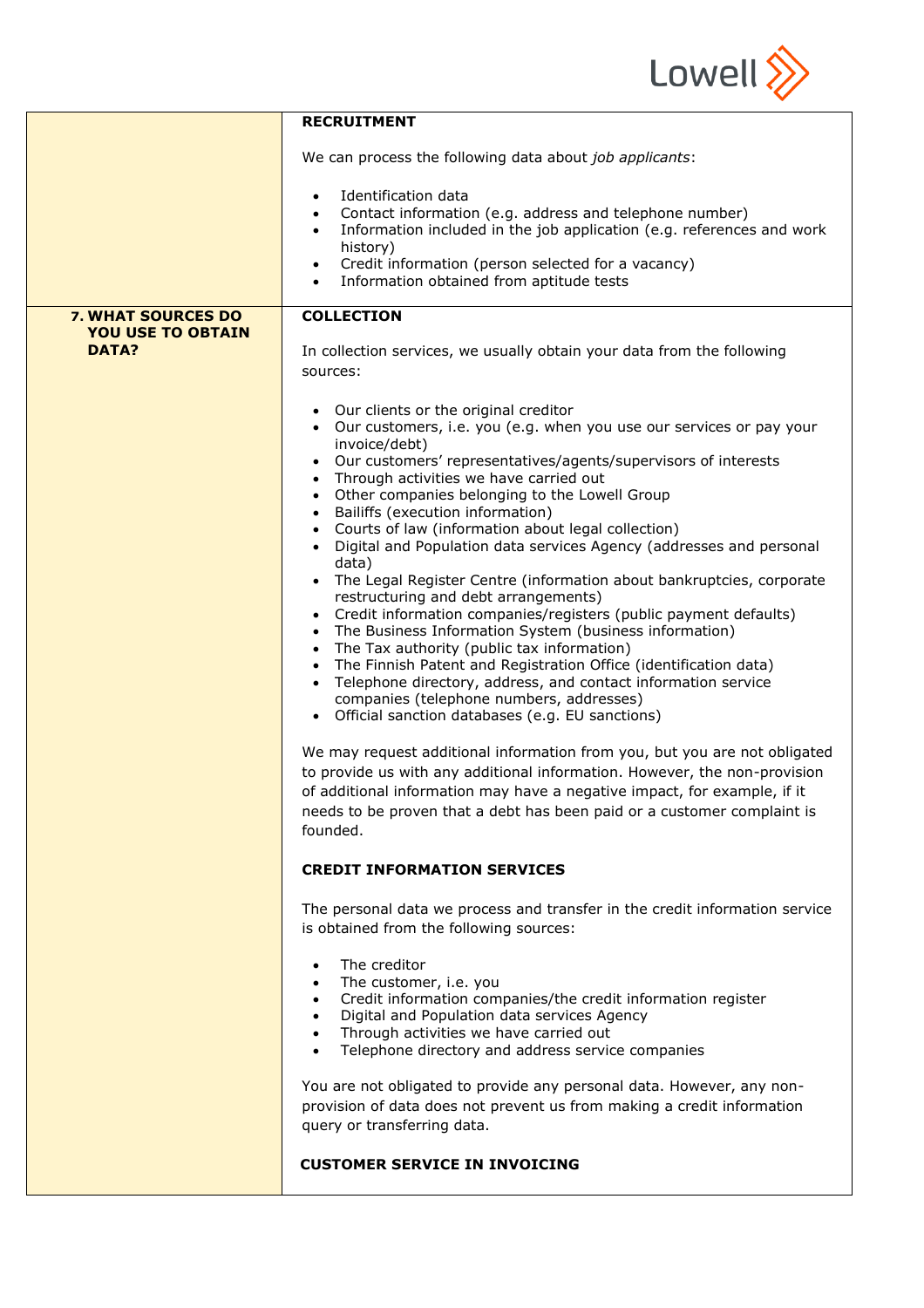

 $\overline{\phantom{a}}$ 

|                          | The invoicing client, i.e. biller<br>$\bullet$                                                                                      |
|--------------------------|-------------------------------------------------------------------------------------------------------------------------------------|
|                          | The customer, i.e. you                                                                                                              |
|                          |                                                                                                                                     |
|                          | <b>SUPPLIER MANAGEMENT</b>                                                                                                          |
|                          | The supplier company you represent<br>$\bullet$                                                                                     |
|                          | A contact person who represents the supplier company, i.e. you<br>$\bullet$                                                         |
|                          | Through activities we have carried out<br>$\bullet$                                                                                 |
|                          | The Business Information System<br>$\bullet$                                                                                        |
|                          | Providers of telephone numbers and addresses<br>$\bullet$<br>Credit information companies/credit information registers<br>$\bullet$ |
|                          |                                                                                                                                     |
|                          | <b>CUSTOMER RELATIONSHIP MANAGEMENT AND MARKETING</b>                                                                               |
|                          |                                                                                                                                     |
|                          | We obtain data about contact people who represent our customers or<br>potential customers from the following sources:               |
|                          |                                                                                                                                     |
|                          | The customer company you represent                                                                                                  |
|                          | A contact person who represents the customer company, i.e. you                                                                      |
|                          | Through activities we have carried out<br>$\bullet$<br>The Business Information System<br>$\bullet$                                 |
|                          | Marketing data companies<br>$\bullet$                                                                                               |
|                          | Providers of telephone numbers and addresses<br>$\bullet$                                                                           |
|                          | Credit information companies/credit information registers<br>$\bullet$                                                              |
|                          | You do not have any obligation based on the legislation or customer                                                                 |
|                          | agreement to provide any personal data. However, any non-provision of the                                                           |
|                          | data requested may mean that you cannot use all of our services or you do                                                           |
|                          | not obtain information about our services.                                                                                          |
|                          |                                                                                                                                     |
|                          | <b>RECRUITMENT</b>                                                                                                                  |
|                          |                                                                                                                                     |
|                          | When a person applies for a vacancy, we obtain data from the following                                                              |
|                          | sources:                                                                                                                            |
|                          | The applicant                                                                                                                       |
|                          | Referees indicated by the applicant                                                                                                 |
|                          | Credit information companies/credit information registers                                                                           |
|                          | Aptitude tests and recruitment consultants<br>$\bullet$                                                                             |
|                          | Being a job applicant, you do not have any obligation based on the                                                                  |
|                          | legislation or agreement to provide any personal data. However, any non-                                                            |
|                          | provision of data important considering the recruitment process may mean                                                            |
|                          | that your application is processed with incomplete data or that it is not                                                           |
|                          | processed.                                                                                                                          |
| 8. TO WHOM DO YOU        | We do not disclose or sell your personal data to any third parties                                                                  |
| <b>DISCLOSE MY DATA?</b> | without your consent or other lawful basis.                                                                                         |
|                          | <b>COLLECTION</b>                                                                                                                   |
|                          | We may disclose your personal data to parties involved in the services we                                                           |
|                          | provide and to other business associates of Lowell group.                                                                           |
|                          |                                                                                                                                     |
|                          | Clients whose claims we are collecting                                                                                              |

• The customer, i.e. you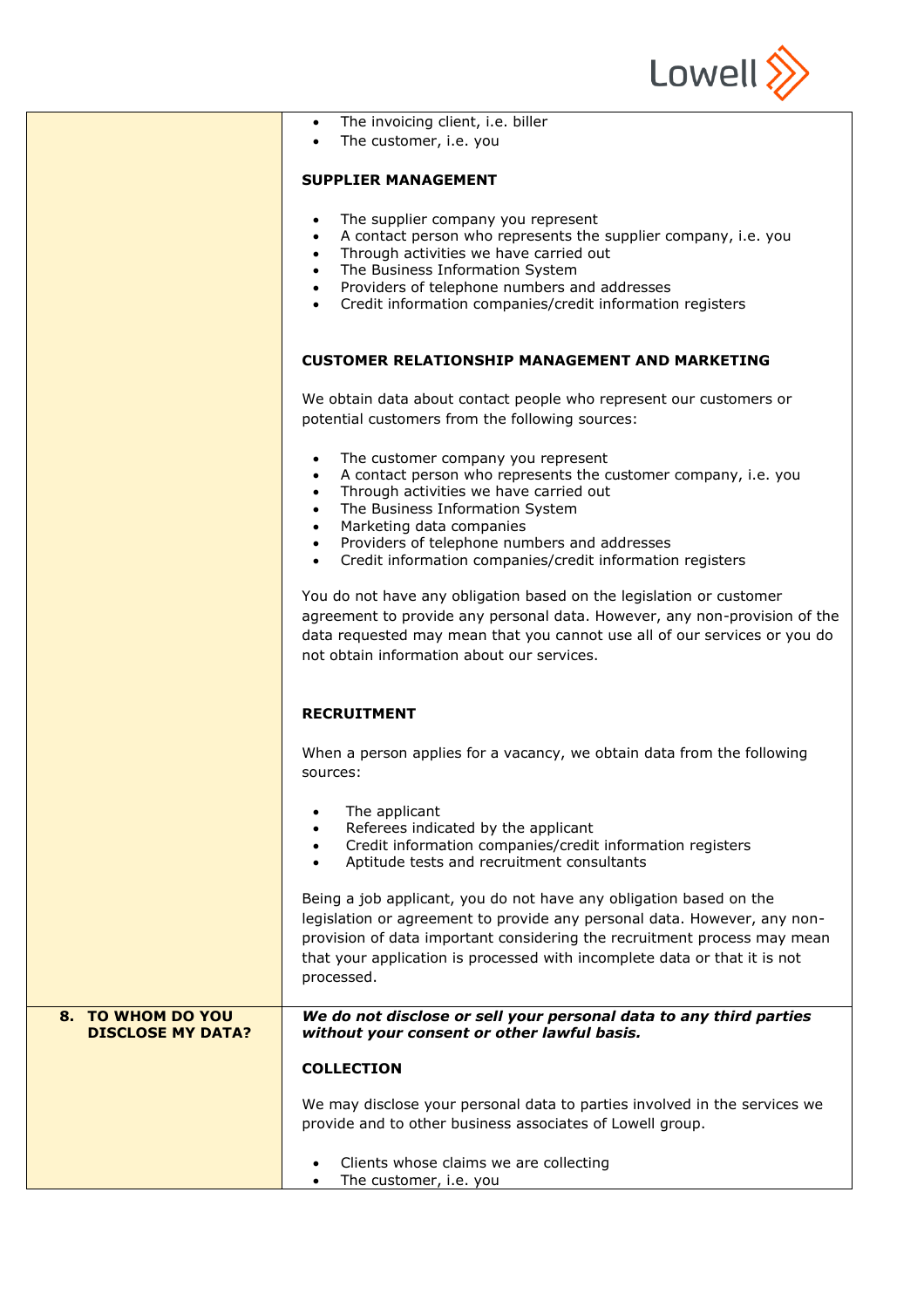

| The customer's representatives/agents/supervisors of interests<br>$\bullet$<br>Courts of law<br>$\bullet$<br><b>Bailiffs</b><br>$\bullet$<br>Supervisory authorities, i.e. the Finnish Competition and Consumer<br>٠<br>Authority and Regional State Administrative Agencies<br>The police<br>$\bullet$<br>Official receivers designated by courts of law<br>$\bullet$<br>Credit information companies<br>$\bullet$<br>Telephone directory, address and contact information service<br>$\bullet$<br>companies for checking data<br>Digital and Population data services Agency for checking data<br>$\bullet$<br>External suppliers (e.g. auditors, accountants, printing and mailing<br>$\bullet$<br>companies, law firms, advisors and IT service providers)<br>Lowell's group companies<br>$\bullet$<br>External collection agents<br>$\bullet$<br>Insurers<br>$\bullet$<br>Lenders and co-investors and their advisors e.g. for purposes of audits<br>$\bullet$<br>and negotiations<br>Other third parties and their advisors e.g. for purposes of negotiating<br>$\bullet$<br>and completing the merger, transfer, or sale.<br>As, a main rule, we process your personal data within the European<br>Economic Area (EEA). However, in some cases such as in a context of<br>international debt collection, your personal data may be transferred to our |
|--------------------------------------------------------------------------------------------------------------------------------------------------------------------------------------------------------------------------------------------------------------------------------------------------------------------------------------------------------------------------------------------------------------------------------------------------------------------------------------------------------------------------------------------------------------------------------------------------------------------------------------------------------------------------------------------------------------------------------------------------------------------------------------------------------------------------------------------------------------------------------------------------------------------------------------------------------------------------------------------------------------------------------------------------------------------------------------------------------------------------------------------------------------------------------------------------------------------------------------------------------------------------------------------------------------------------------------------------------------|
| agents in third country if it is necessary, for the reason, that the customer<br>resides in that country. In addition, few of the third-party service<br>providers we use and some Lowell group companies, investors and other<br>third parties and their advisors who may have access to personal data,<br>may be located outside the European Economic Area, such as the United<br>Kingdom or the United States. The above-mentioned data transfers can<br>only take place if the EU Commission has decided that the country in<br>question has an adequate level of data protection, appropriate safeguards<br>for the processing of personal data, such as standard contractual clauses<br>(EU model-clauses) or Binding Corporate Rules (BCR) are in place, or it is<br>question of exceptions in special situations such as to fulfil a contract or to<br>establish a legal claim.                                                                                                                                                                                                                                                                                                                                                                                                                                                                     |
| <b>CREDIT INFORMATION SERVICES</b>                                                                                                                                                                                                                                                                                                                                                                                                                                                                                                                                                                                                                                                                                                                                                                                                                                                                                                                                                                                                                                                                                                                                                                                                                                                                                                                           |
| In credit information services, we can disclose your personal data to:                                                                                                                                                                                                                                                                                                                                                                                                                                                                                                                                                                                                                                                                                                                                                                                                                                                                                                                                                                                                                                                                                                                                                                                                                                                                                       |
| Lending companies that use the services<br>$\bullet$<br>The person subject to a credit information query<br>$\bullet$<br>Credit information companies<br>$\bullet$<br>Digital and Population data services Agency<br>$\bullet$<br>External suppliers (e.g. auditors, accountants, advisors and IT service<br>$\bullet$<br>suppliers)<br>Lowell group companies<br>$\bullet$<br>Insurers<br>$\bullet$<br>Investors and their advisors e.g. for purposes of audits and<br>$\bullet$<br>negotiations<br>Other third parties and their advisors e.g. for purposes of negotiating<br>$\bullet$<br>and completing the merger, transfer, or sale.                                                                                                                                                                                                                                                                                                                                                                                                                                                                                                                                                                                                                                                                                                                   |
| In some cases, we may transfer your personal data outside European<br>Economic Area (EEA), because few of the third-party service providers we<br>use and some Lowell group companies, investors and other third parties<br>and their advisors who may have access to personal data, may be located<br>outside the European Economic Area, such as the United Kingdom or the                                                                                                                                                                                                                                                                                                                                                                                                                                                                                                                                                                                                                                                                                                                                                                                                                                                                                                                                                                                 |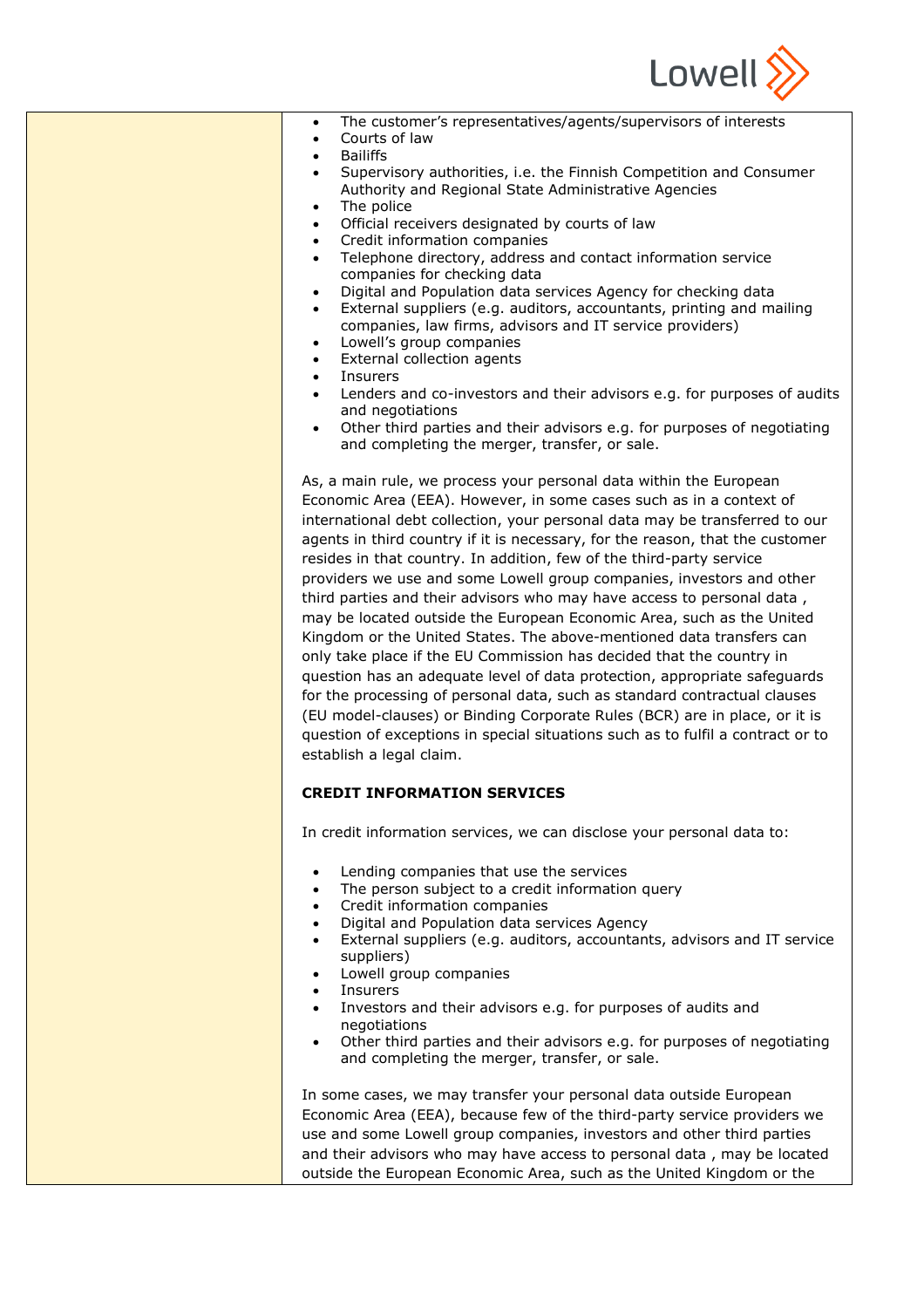

United States. The above-mentioned data transfers can only take place if the EU Commission has decided that the country in question has an adequate level of data protection, appropriate safeguards for the processing of personal data, such as standard contractual clauses (EU model-clauses) or Binding Corporate Rules (BCR) are in place, or it is question of exceptions in special situations such as to fulfil a contract or if there is a consent from the data subject.

#### **CUSTOMER SERVICE IN INVOICING**

We only disclose your personal data to those invoicing clients, i.e. billers from whom you have received an invoice. In addition, your data can be disclosed to subcontractors we use to produce invoicing activities (e.g. printing and mailing companies and IT service providers) and to Lowell Group companies, investors, and other third parties and their advisors e.g. for purposes of negotiating and completing the merger, transfer, or sale.

As, a main rule, we process your personal data within the European Economic Area (EEA). In some cases, we may transfer your personal data outside European Economic Area (EEA), because few of the third-party service providers we use and some Lowell group companies, investors and other third parties and their advisors who may have access to personal data in connection with the provision of their service, may be located outside the European Economic Area, such as the United Kingdom or the United States. The above-mentioned data transfers can only take place if the EU Commission has decided that the country in question has an adequate level of data protection, appropriate safeguards for the processing of personal data, such as standard contractual clauses (EU model-clauses) or Binding Corporate Rules (BCR) are in place, or it is question of exceptions in special situations such as to fulfil a contract or if there is a consent from the data subject.

#### **SUPPLIER MANAGEMENT**

We can disclose personal data about suppliers and representatives of our suppliers to:

- External suppliers (e.g. auditors, accountants, purchase invoice management operators, printing and mailing operators, advisors, communication, and IT service providers)
- The supplier company the contact person represents
- The contact person
- Other Lowell group companies
- **Insurers**
- Investors and their advisors e.g. for purposes of audits and negotiations
- Other third parties and their advisors e.g. for purposes of negotiating and completing the merger, transfer, or sale.

As, a main rule, we process your personal data within the European Economic Area (EEA). In some cases, we may transfer your personal data outside European Economic Area (EEA), because few of the third-party service providers we use and some Lowell group companies, investors and other third parties and their advisors who may have access to personal data, may be located outside the European Economic Area, such as the United Kingdom or the United States. The above-mentioned data transfers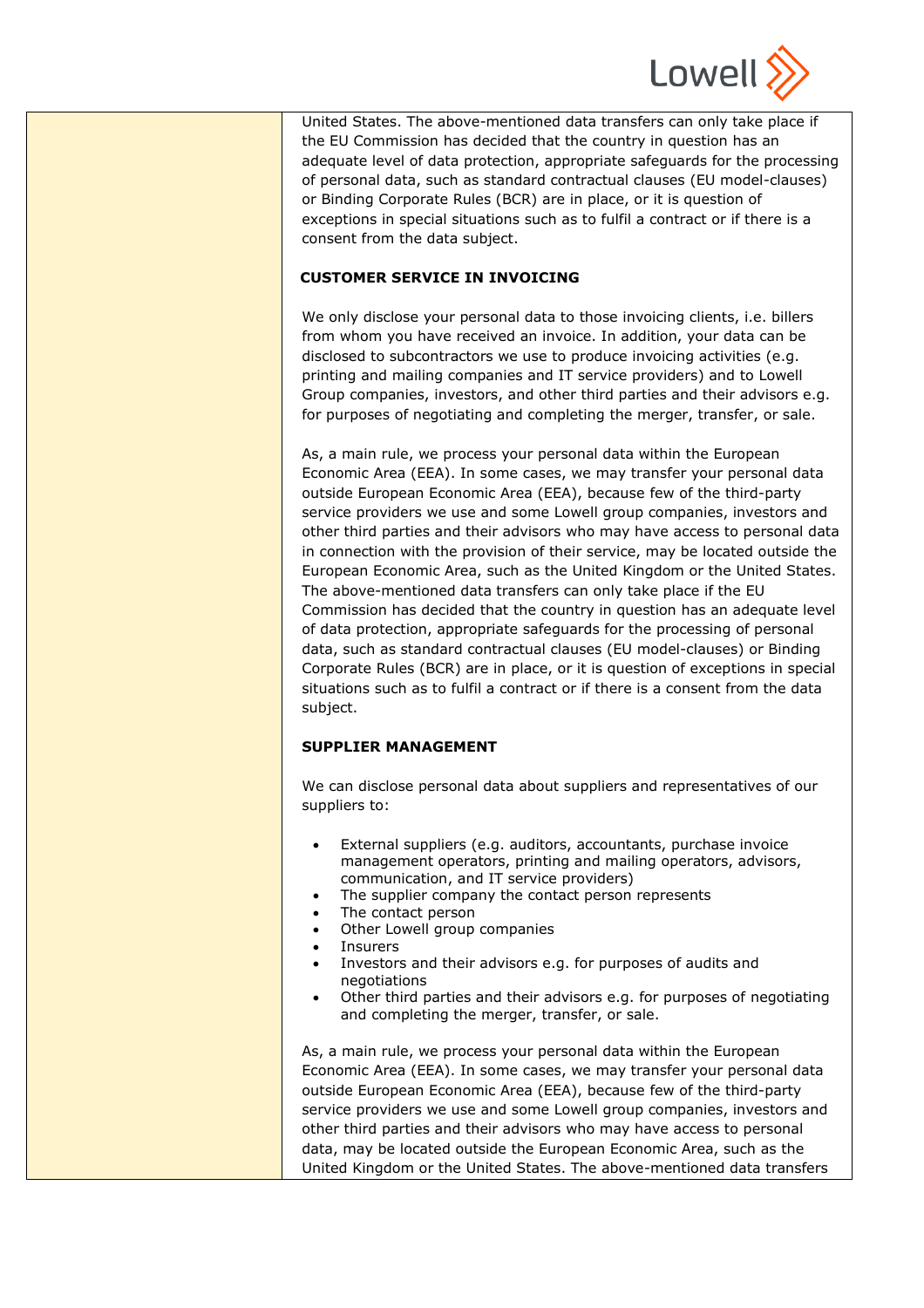

can only take place if the EU Commission has decided that the country in question has an adequate level of data protection, appropriate safeguards for the processing of personal data, such as standard contractual clauses (EU model-clauses) or Binding Corporate Rules (BCR) are in place, or it is question of exceptions in special situations such as to fulfil a contract or if there is a consent from the data subject.

## **CUSTOMER RELATIONSHIP MANAGEMENT AND MARKETING**

We can disclose personal data about representatives of our customer companies and potential customer companies to:

- External suppliers (e.g. auditors, accountants, purchase invoice management operators, printing and mailing operators, advisors, communication, marketing, direct marketing, and IT service providers)
- The customer company the contact person represents
- The contact person
- Other Lowell group companies
- Insurers
- Investors and their advisors e.g. for purposes of audits and negotiations Other third parties and their advisors e.g. for purposes of negotiating and completing the merger, transfer, or sale.

As, a main rule, we process your personal data within the European Economic Area (EEA). In some cases, we may transfer your personal data outside European Economic Area (EEA), because few of the third-party service providers we use and some Lowell group companies, investors and other third parties and their advisors who may have access to personal data, may be located outside the European Economic Area, such as the United Kingdom or the United States. The above-mentioned data transfers can only take place if the EU Commission has decided that the country in question has an adequate level of data protection, appropriate safeguards for the processing of personal data, such as standard contractual clauses (EU model-clauses) or Binding Corporate Rules (BCR) are in place, or it is question of exceptions in special situations such as to fulfil a contract or if there is a consent from the data subject.

# **RECRUITMENT**

We can disclose personal data about job applicants to:

- Providers of aptitude test services (on basis of consent)
- Data system suppliers
- Other Lowell group companies

As a main rule, we process your personal data within the European Economic Area (EEA). Within the Lowell Group, your personal data may be transferred outside the European Economic Area, as some of the Lowell Group's companies, are located, in the United Kingdom. In addition, few of the third-party service providers we use who may have access to personal data in connection with the provision of their service, may be located outside the European Economic Area, such as the United Kingdom or the United States. The above-mentioned data transfers can only take place if the EU Commission has decided that the country in question has an adequate level of data protection, appropriate safeguards for the processing of personal data, such as standard contractual clauses (EU model-clauses)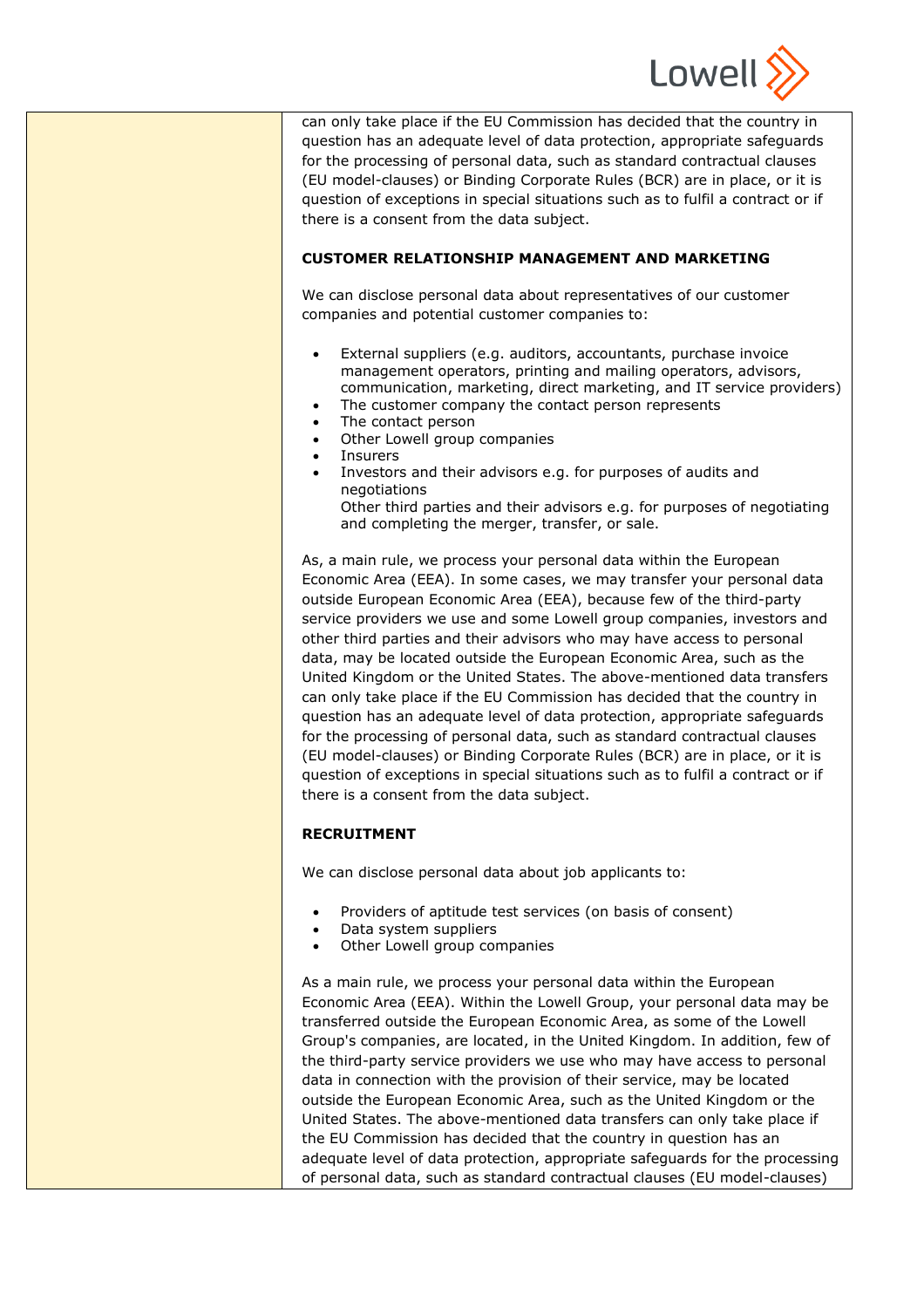

|                                                                    | or Binding Corporate Rules (BCR) are in place, or it is question of<br>exceptions in special situations such as to fulfil a contract or if there is a<br>consent from the data subject.                                                                                                                                                                                                                                 |
|--------------------------------------------------------------------|-------------------------------------------------------------------------------------------------------------------------------------------------------------------------------------------------------------------------------------------------------------------------------------------------------------------------------------------------------------------------------------------------------------------------|
| 9. FOR HOW LONG DO<br><b>YOU STORE MY</b><br><b>PERSONAL DATA?</b> | We store your data for as long as is necessary for the purposes for<br>which the data was collected and saved.                                                                                                                                                                                                                                                                                                          |
|                                                                    | <b>COLLECTION</b>                                                                                                                                                                                                                                                                                                                                                                                                       |
|                                                                    | Even if the collection process ends, we will store your data for as long as<br>is necessary for the purposes for which the data was collected and saved.<br>The need to store your data is based, for example, on the legislation or a<br>service agreement we have entered, into, with our client. Phone call<br>recordings are kept for six months, unless, longer retention period is<br>needed e.g. due to dispute. |
|                                                                    | The customer and the supervisory authority (the Finnish Competition and<br>Consumer Authority, Regional State Administrative Agencies) have the<br>right to make queries related to collection processes and present claims,<br>even after the collection process. For this reason, it is necessary to store<br>personal data after collection processes.                                                               |
|                                                                    | We retain personal data related to the identification of the customer, the<br>prevention of money laundering and accounting purposes for the time<br>defined in the legislation.                                                                                                                                                                                                                                        |
|                                                                    | <b>CREDIT INFORMATION SERVICES</b>                                                                                                                                                                                                                                                                                                                                                                                      |
|                                                                    | We store personal data processed in the service for three (3) years<br>following a credit information query.                                                                                                                                                                                                                                                                                                            |
|                                                                    | <b>CUSTOMER SERVICE IN INVOICING</b>                                                                                                                                                                                                                                                                                                                                                                                    |
|                                                                    | We store your data for as long as is necessary for the purposes for which<br>the data was collected and saved. The need to store your data is based,<br>for example, on the legislation or a service agreement we have entered<br>into with our client.                                                                                                                                                                 |
|                                                                    | <b>SUPPLIER MANAGEMENT</b>                                                                                                                                                                                                                                                                                                                                                                                              |
|                                                                    | We store the data we have used in supplier relationship management for<br>as long as is necessary and proper considering the purpose of use.                                                                                                                                                                                                                                                                            |
|                                                                    | <b>CUSTOMER RELATIONSHIP MANAGEMENT AND MARKETING</b>                                                                                                                                                                                                                                                                                                                                                                   |
|                                                                    | We store the data we have used in customer relationship management<br>and marketing for as long as is necessary and proper considering the<br>purpose of use.                                                                                                                                                                                                                                                           |
|                                                                    | <b>RECRUITMENT</b>                                                                                                                                                                                                                                                                                                                                                                                                      |
|                                                                    | External jobseekers apply for vacancies through our HRM system, which<br>creates a candidate profile for them in the system. The job seeker's<br>application proceeds through the system according to our recruitment                                                                                                                                                                                                   |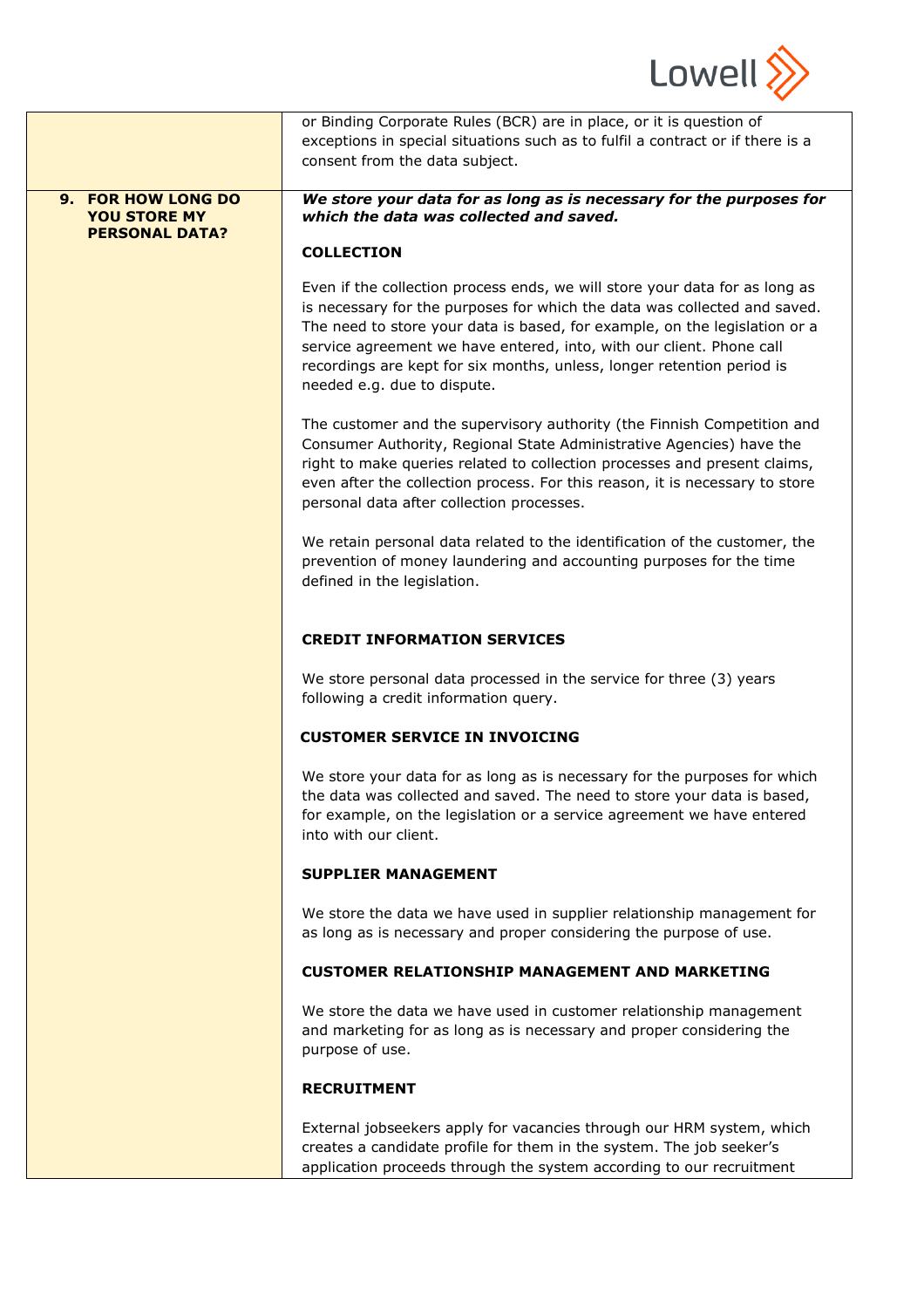

|                                                                                               | process. Even if a job seeker is not hired, their candidate profile will<br>remain valid. If the jobseeker does not log in to their profile for 12<br>months, the profile will be removed from the system.                                                                                                                                                                                                                                                                                                                |
|-----------------------------------------------------------------------------------------------|---------------------------------------------------------------------------------------------------------------------------------------------------------------------------------------------------------------------------------------------------------------------------------------------------------------------------------------------------------------------------------------------------------------------------------------------------------------------------------------------------------------------------|
| 10. DO YOU USE MY<br><b>PERSONAL DATA IN</b><br><b>AUTOMATED</b><br><b>DECISION-MAKING OR</b> | We process personal data automatically to control collection<br>processes and make credit decisions.<br><b>COLLECTION</b>                                                                                                                                                                                                                                                                                                                                                                                                 |
| <b>PROFILING?</b>                                                                             | We use profiling based on the automated processing of personal data to<br>plan collection activities. The purpose is to evaluate the customer's<br>solvency and predict future payment behavior, on the basis, of data about<br>the collection history and public credit and tax data. The score calculated,<br>on the basis, of data helps us to select the most suitable collection<br>activities considering each customer and to avoid any unnecessary<br>activities that accumulate collection costs for.            |
|                                                                                               | The automated processing of data does not result in any significant<br>consequences for the customer, and it has no impact on the customer's<br>rights. The aim is, for example, to foresee any cases and situations where<br>the launch of a legal collection is not purposeful.                                                                                                                                                                                                                                         |
|                                                                                               | <b>RECRUITMENT</b>                                                                                                                                                                                                                                                                                                                                                                                                                                                                                                        |
|                                                                                               | We use an automated decision-making process for some recruitments. In<br>these situations, recruitment includes questions that we expect you to<br>answer when you submit your application. The purpose of the questions is<br>to find out if your application will be taken to the next stage of the<br>recruitment process. The automated decision-making process uses the<br>response you provide during the application process to determine if you<br>meet the minimum requirements for our open position at Lowell. |
|                                                                                               | An automated decision-making process is essential to the conclusion of an<br>employment contract and helps us ensure that our decisions are prompt,<br>fair, efficient, and accurate based on the information you provide us. We<br>ask things that are relevant to the job and employment at Lowell.                                                                                                                                                                                                                     |
|                                                                                               | If we choose not to proceed based on your response to your application,<br>you have the right to ask us to review the automated decision we have<br>made based on your response.                                                                                                                                                                                                                                                                                                                                          |
|                                                                                               | To exercise your GDPR rights related to automated decision making,<br>please contact hr.nordics@lowell.com                                                                                                                                                                                                                                                                                                                                                                                                                |
| <b>11. HOW CAN I ACCESS MY</b><br><b>OWN DATA?</b>                                            | You have the right to access your personal data. We will send you<br>your data in writing no later than one (1) month after receiving<br>your request.                                                                                                                                                                                                                                                                                                                                                                    |
|                                                                                               | You can request your data:                                                                                                                                                                                                                                                                                                                                                                                                                                                                                                |
|                                                                                               | by completing an online form in our web pages oma.lowell.fi; you<br>$\bullet$<br>need to use your banking codes to verify your identity<br>by sending a written request to Lowell Suomi Oy, Rekisteripalvelut,<br>$\bullet$<br>P.O. Box 20, 20101 Turku; please remember to sign your request<br>with your personal signature<br>by calling our customer service<br>$\bullet$                                                                                                                                             |
| <b>12. WHAT OTHER RIGHTS</b><br><b>DO I HAVE?</b>                                             | <b>HAVING YOUR DATA RECTIFIED</b>                                                                                                                                                                                                                                                                                                                                                                                                                                                                                         |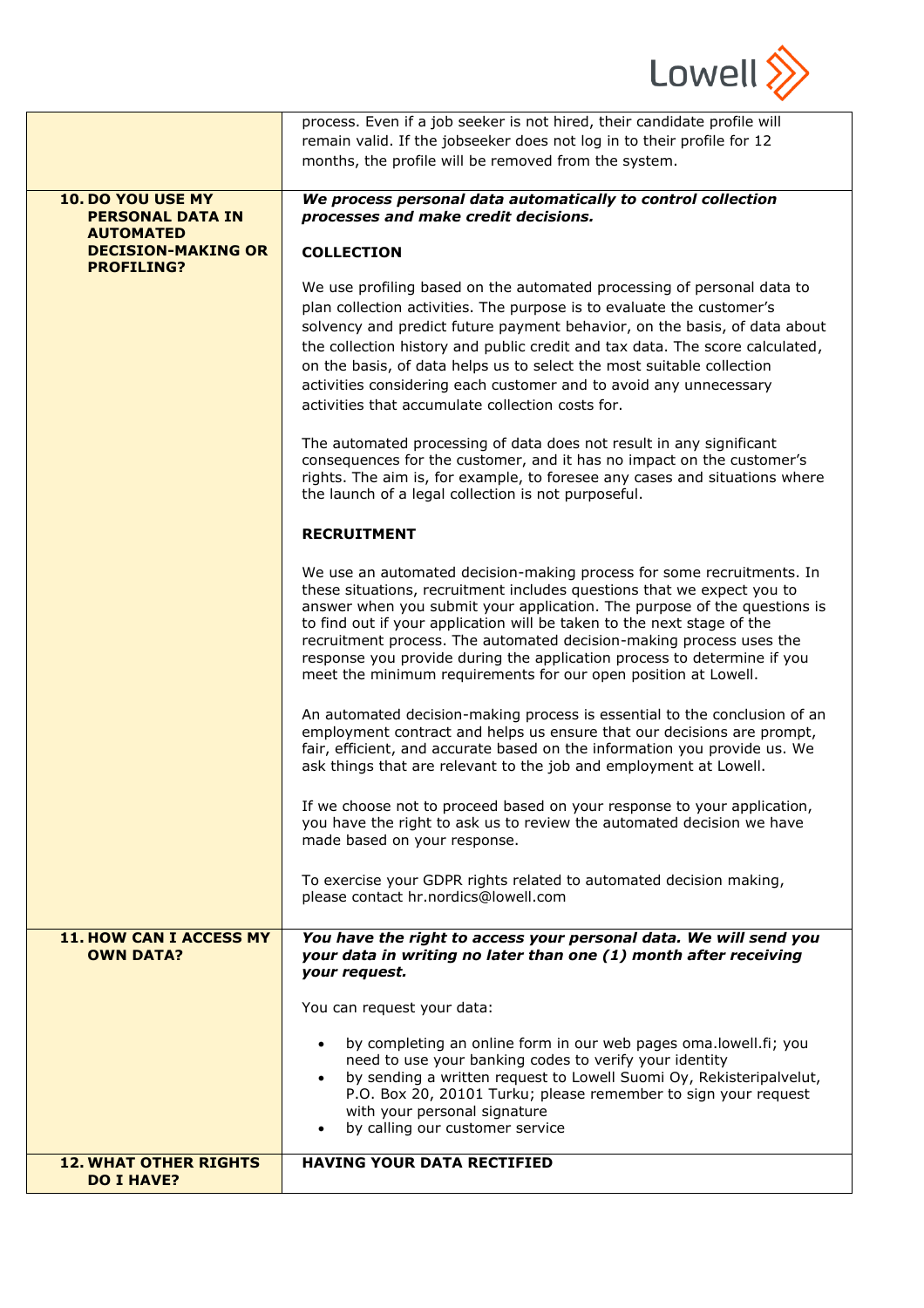

If you notice that your personal data is incomplete or incorrect, you have the right to request your data to be rectified. When you send us a request for rectification, please identify the data to be rectified in detailed and explain why the data needs to be rectified.

## **HAVING YOUR DATA ERASED**

You have the right to request your data to be erased if 1) your data is no longer needed for the purpose for which it was collected; 2) you withdraw your consent; 3) you object to the processing of your data; or 4) your data has been processed illegally.

When your data is processed to fulfill statutory obligations or legal claims or for statistical purposes, we may not be able to erase your data, even if you request us to do so.

## **RESTRICTING THE PROCESSING OF YOUR DATA**

You have the right to request the processing of your data to be restricted, for example, when we are investigating the correctness of data or processing your request to have your data erased.

You can also request the processing of your data to be restricted in situations where you want your data to be retained (e.g. due to a legal claim) and it would otherwise be erased following the end of the grounds for processing.

## **HAVING DATA TRANSFERRED FROM ONE SYSTEM TO ANOTHER**

When the processing of data is based on your consent or when we obtain data in conjunction with an agreement, you have the right to obtain your data in machine-readable format, provided that it is processed in an automated process.

# **OBJECTING TO THE PROCESSING OF DATA**

⎯

⎯

When the processing of your personal data is based on legitimate or public interests, you have the right, on grounds based on specific personal reasons, to object to the processing of your data.

However, we may not stop processing your data, even if you objected to it, if the processing of your data is necessary or if we are carrying out a legal claim.

This right also applies to direct marketing. Recipients of our newsletters and direct marketing messages can always unsubscribe to our newsletters and messages or refuse to receive such messages in the future.

## **REQUESTS RELATED TO PERSONAL DATA:**

You can submit requests related to your personal data:

- by sending a written request to Lowell Suomi Oy, Rekisteripalvelut, P.O. Box 20, 20101 Turku; please remember to sign your request with your personal signature
- by calling our customer service
- by completing an online form (requests to access data)